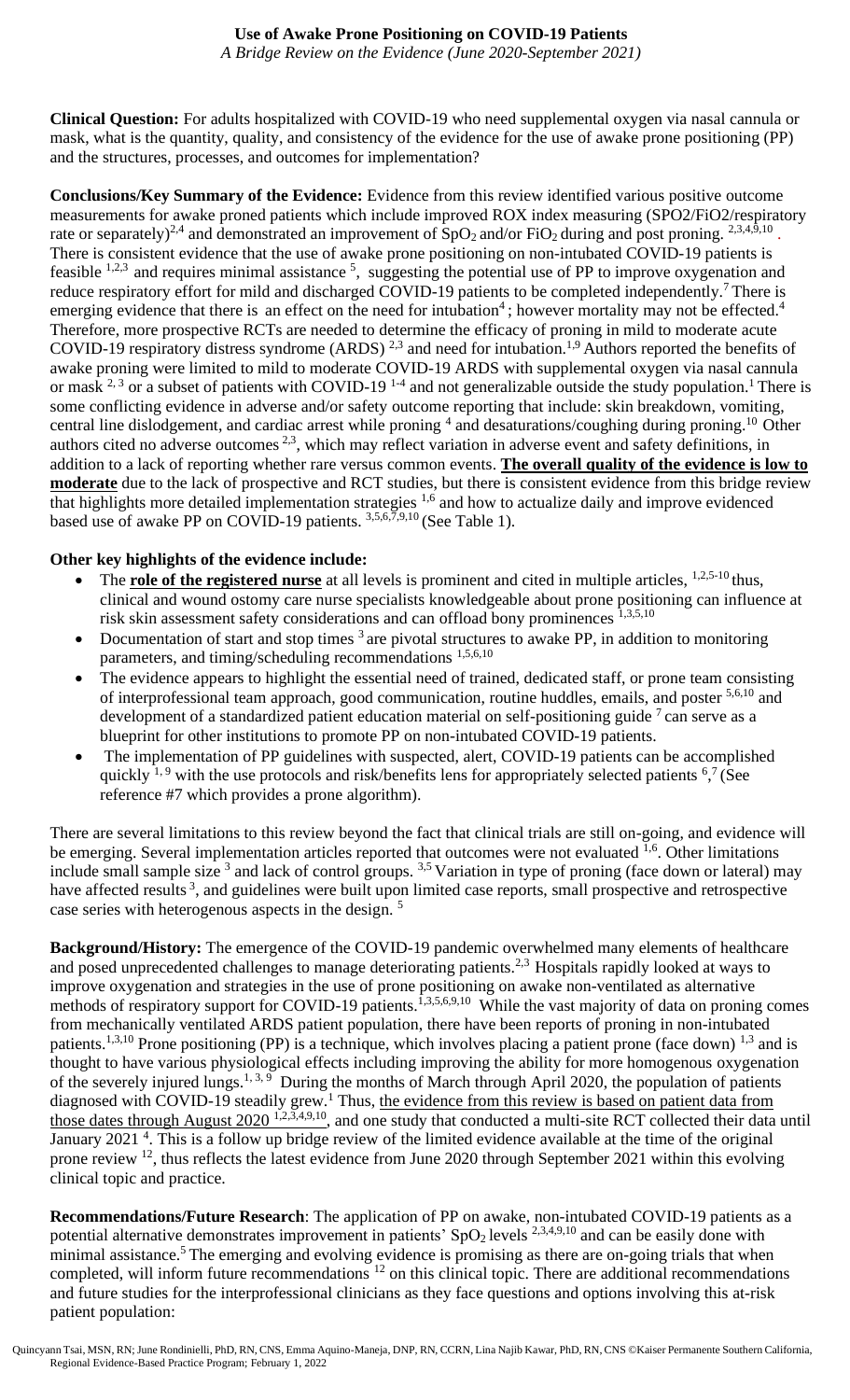*A Bridge Review on the Evidence (June 2020-September 2021)*

- More awake PP studies that measure outcomes in the following areas: need for intubation  $1,9$ , duration of intubation <sup>1,9,10</sup>, length of stay in ICU and at hospital<sup>1</sup>, survival rate <sup>1,9</sup>, variations in FiO<sub>2</sub> and positive pressure<sup>2</sup>, proning in mild to moderate ARDS in RCTs<sup>2,3</sup>, duration of PP<sup>2</sup>, and mortality <sup>10</sup>
- There is also an opportunity for qualitative research to gather perspectives of both healthcare providers and patients on the experience of this practice change.<sup>5</sup>
- Evaluation studies on PP of mild to moderate COVID-19 respiratory involvement to mitigate disease progression. <sup>7</sup>

**Search Results:** The population examined in this review was restricted to hospitalized awake/conscious adult patients with COVID-19 pneumonia in PP and receiving supplemental oxygen via nasal cannula or mask in the acute care setting. This bridge review examines the emerging and evolving evidence that were highlighted as recommendations in the original PP review. <sup>11</sup> A total of 12 articles with contextual links were found that pertained to the area of clinical inquiry. The final evidence consisted of one high quality level (multi-site RCTs  $\overline{A}$ ), four moderate quality level of evidence consisting of (three rapid reviews  $\frac{8,11,12}{3}$  and one qualitative study  $\overline{6}$ ), and seven low quality of evidence consisting of (three opinion  $1,5,7$ , three retrospective chart review  $2,9,10$ , and one prospective observational study <sup>3</sup>). Each citation was ranked using the Johns Hopkins Evidenced-Based Appraisal Tools, the final appraisal grade for the quality of this evidence was deemed low to moderate due to the lack of rigorous research studies.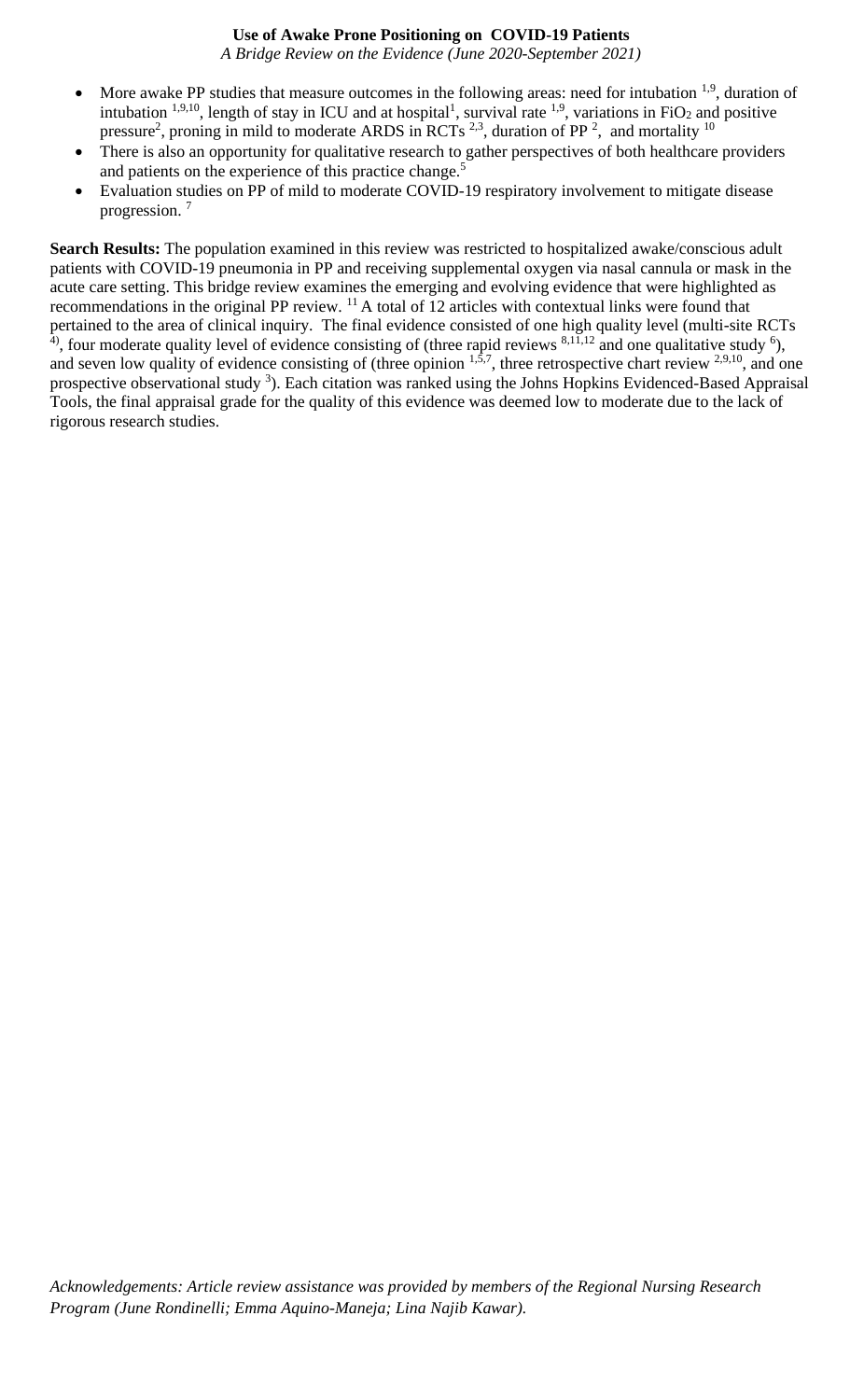*A Bridge Review on the Evidence (June 2020-September 2021)*

# Table 1

*Structures, Processes, and Outcomes of Awake Prone Positioning with Supplemental Oxygen via Nasal Cannula or Mask* 

| <b>Structures</b>                                                                                                                                                                                                                                                                                                                                                                                                                                                                                                                                                                                                                                                                                                                                                                                                                                                    | <b>Processes</b>                                                                                                                                                                                                                                                                                                                                                                                                                                                                                                                                                                                                                                                                                                                                                                                                                                                                                                                                                                                                                                                                                                                                                                                                  | <b>Outcomes</b>                                                                                                                                                                                                                                                                                                                                                                                                                                                                                                                                                                                                                                                                                                                                                                                                                                                             |  |  |
|----------------------------------------------------------------------------------------------------------------------------------------------------------------------------------------------------------------------------------------------------------------------------------------------------------------------------------------------------------------------------------------------------------------------------------------------------------------------------------------------------------------------------------------------------------------------------------------------------------------------------------------------------------------------------------------------------------------------------------------------------------------------------------------------------------------------------------------------------------------------|-------------------------------------------------------------------------------------------------------------------------------------------------------------------------------------------------------------------------------------------------------------------------------------------------------------------------------------------------------------------------------------------------------------------------------------------------------------------------------------------------------------------------------------------------------------------------------------------------------------------------------------------------------------------------------------------------------------------------------------------------------------------------------------------------------------------------------------------------------------------------------------------------------------------------------------------------------------------------------------------------------------------------------------------------------------------------------------------------------------------------------------------------------------------------------------------------------------------|-----------------------------------------------------------------------------------------------------------------------------------------------------------------------------------------------------------------------------------------------------------------------------------------------------------------------------------------------------------------------------------------------------------------------------------------------------------------------------------------------------------------------------------------------------------------------------------------------------------------------------------------------------------------------------------------------------------------------------------------------------------------------------------------------------------------------------------------------------------------------------|--|--|
| <b>Feasibility:</b>                                                                                                                                                                                                                                                                                                                                                                                                                                                                                                                                                                                                                                                                                                                                                                                                                                                  | <b>Scheduled Proning Time and Position:</b>                                                                                                                                                                                                                                                                                                                                                                                                                                                                                                                                                                                                                                                                                                                                                                                                                                                                                                                                                                                                                                                                                                                                                                       | <b>Measured Outcomes for Awake Proned Patients:</b>                                                                                                                                                                                                                                                                                                                                                                                                                                                                                                                                                                                                                                                                                                                                                                                                                         |  |  |
| Awake proning was clinically feasible and<br>safe. $2,3$<br>PP on awake non-intubated patients is low<br>cost, use of low flow oxygen therapies,<br>utilizes no additional personnel or<br>departmental resources, and can easily be<br>done with minimal assistance as the patient is<br>often able to help reposition themselves. <sup>5</sup><br>Dedicated Team, Training & Education:                                                                                                                                                                                                                                                                                                                                                                                                                                                                            | Patients in awake PP were instructed to lie in PP for as long and as frequently as<br>possible each day. <sup>4</sup><br>PP was done during evening hours to avoid mealtimes and medication<br>administration. <sup>10</sup><br>Face down or lateral, this sample was given the option of face down or lateral<br>$\bullet$<br>proning, followed by 30 minutes-120 minutes left side lying, right side lying,<br>and upright sitting positions, avoiding supine with head of bed flat. 3.5<br>Position patients in a lateral recumbent position and allowing them ample time to<br>improve oxygenation and/or stop coughing, then finally lateral to prone. <sup>10</sup>                                                                                                                                                                                                                                                                                                                                                                                                                                                                                                                                         | Improvement of spO2 and/or Fio2 during <sup>8</sup> and post proning <sup>2,3,4,9,10</sup><br>Respiratory rate (RR) improvement <sup>2,4</sup><br>Conflicting evidence-RR remained the same post proning <sup>3</sup><br>Improved the ROX index ((SpO2/Fio2/Respiratory Rate) <sup>2,4</sup><br>Intubation as either lower cumulative incident or as a lower hazard<br>ratio <sup>4</sup><br>Lower risk of treatment failure (defined as death or intubation) $4$<br>Longer proning was reported more frequently with treatment<br>success <sup>4</sup>                                                                                                                                                                                                                                                                                                                     |  |  |
| Nurses, Nurse leaders, Intensive Care Unit<br>Clinical Nurse Specialist (CNSs) that are<br>knowledgeable served about proning. $1,3,6$                                                                                                                                                                                                                                                                                                                                                                                                                                                                                                                                                                                                                                                                                                                               | <b>Inclusion/Exclusion Criteria for Awake Prone Positioning:</b><br>Having clear inclusion/exclusion criteria as effective for staff to carry out<br>practice. <sup>5</sup><br><b>Inclusion Criteria for Proning:</b><br><b>Exclusion Criteria for Proning:</b>                                                                                                                                                                                                                                                                                                                                                                                                                                                                                                                                                                                                                                                                                                                                                                                                                                                                                                                                                   | If subsequently intubated, more likely to be weaned <sup>4</sup><br>Mortality not significantly different between proned and not<br>proned groups <sup>4</sup>                                                                                                                                                                                                                                                                                                                                                                                                                                                                                                                                                                                                                                                                                                              |  |  |
| Interprofessional team approach include<br>respiratory therapy, physiotherapy, nursing,<br>medicine, dietary, and leadership buy in. <sup>5,6</sup><br>Culture of team-belief in proning, good<br>communication, voice opinions, mentorship,<br>prior negative experiences, routine unit<br>huddles, emails, posters. <sup>5,6</sup><br>Prone Team (PT) of trained staff, availability<br>of staff available clinical protocols,<br>equipment, eye shields, foam pillows to<br>prevent HAPI, and delineate roles and<br>responsibilities. <sup>6</sup><br>Structured, collaborative training and patient<br>education materials such as illustrated detailed<br>PP one-page, procedural steps, body<br>mechanics, monitoring parameters, and<br>timing/scheduling recommendations,<br>automated learning. <sup>1,5,6,10</sup><br>A key component to awake self-prone | Inability to prone $3,4$<br>$\bullet$<br>Set parameter for hypoxia at room<br>Confusion $3,5,7,10$<br>$\bullet$<br>air driving need for oxygenation, and<br>Vomiting $3$<br>thus a parameter for<br>Did not consent <sup>4</sup><br>$\bullet$<br>inclusion/candidate for proning, for<br>Hemodynamically unstable 4,5,7<br>$\bullet$<br>example keep oxygenation >92%<br>Severe obesity BMI > 40 <sup>4,5,7</sup><br>$\bullet$<br>2,3,5,7<br>Pregnancy <sup>4,5.7</sup><br>$\bullet$<br>Can have either supplemental O2 $^{2,3}$ ,<br>Respiratory distress/need for<br>$\bullet$<br>High flow O2 $^2$ , or non-invasive<br>intubation <sup>5,7</sup><br>PPV $2,4$<br>Unstable spine $5.7$<br>$\bullet$<br>Able to self- prone, independent<br>Thoracic injury $5.7$<br>$\bullet$<br>requires little assistance $3,5,7$<br>Abdominal surgery <sup>5,7</sup><br>$\bullet$<br>Covid diagnosis $2,4,5,10$<br>Pelvic injuries 5,10<br>$\bullet$<br>Able to cooperate/communicate <sup>5</sup><br>Facial injury <sup>5</sup><br>$\bullet$<br>No anticipated airway issues <sup>5</sup><br>$\bullet$<br>Neurological issues <sup>5</sup><br>$\bullet$<br>Pressure sores/ulcer or those at<br>$\bullet$<br>high risk $^7$ | <b>Adverse/Safety Outcomes:</b><br>Appears to be beneficial and have positive outcomes to those<br>who did awake proning $1$<br>No complications/adverse events <sup>2,3</sup><br>Conflicting evidence-Adverse /safety outcomes were skin<br>breakdown, vomiting, central line dislodgement, and cardiac arrest<br>while proning <sup>4</sup><br>Desaturations and coughing during proning <sup>10</sup><br>Anecdotal Outcomes reported in the literature:<br>Patient related<br>Deferred or delayed intubation <sup>5,8</sup><br>Allowed for optimal ventilation/perfusion (V/Q) matching $5$<br>Minimal risks <sup>7</sup> with use of a guideline <sup>1,5</sup><br>Patients understood proning instructions and were easy to follow <sup>5</sup><br>Organizational related<br>Reduces workflow for and the number of nurses/allied health<br>professionals <sup>5</sup> |  |  |
| positioning was ensuring that the patient was                                                                                                                                                                                                                                                                                                                                                                                                                                                                                                                                                                                                                                                                                                                                                                                                                        |                                                                                                                                                                                                                                                                                                                                                                                                                                                                                                                                                                                                                                                                                                                                                                                                                                                                                                                                                                                                                                                                                                                                                                                                                   | Reduce need for vital pandemic resources such as ventilators <sup>5</sup>                                                                                                                                                                                                                                                                                                                                                                                                                                                                                                                                                                                                                                                                                                                                                                                                   |  |  |

Quincyann Tsai, MSN, RN; June Rondinielli, PhD, RN, CNS, Emma Aquino-Maneja, DNP, RN, CCRN, Lina Najib Kawar, PhD, RN, CNS ©Kaiser Permanente Southern California, Regional Evidence-Based Practice Program; February 1, 2022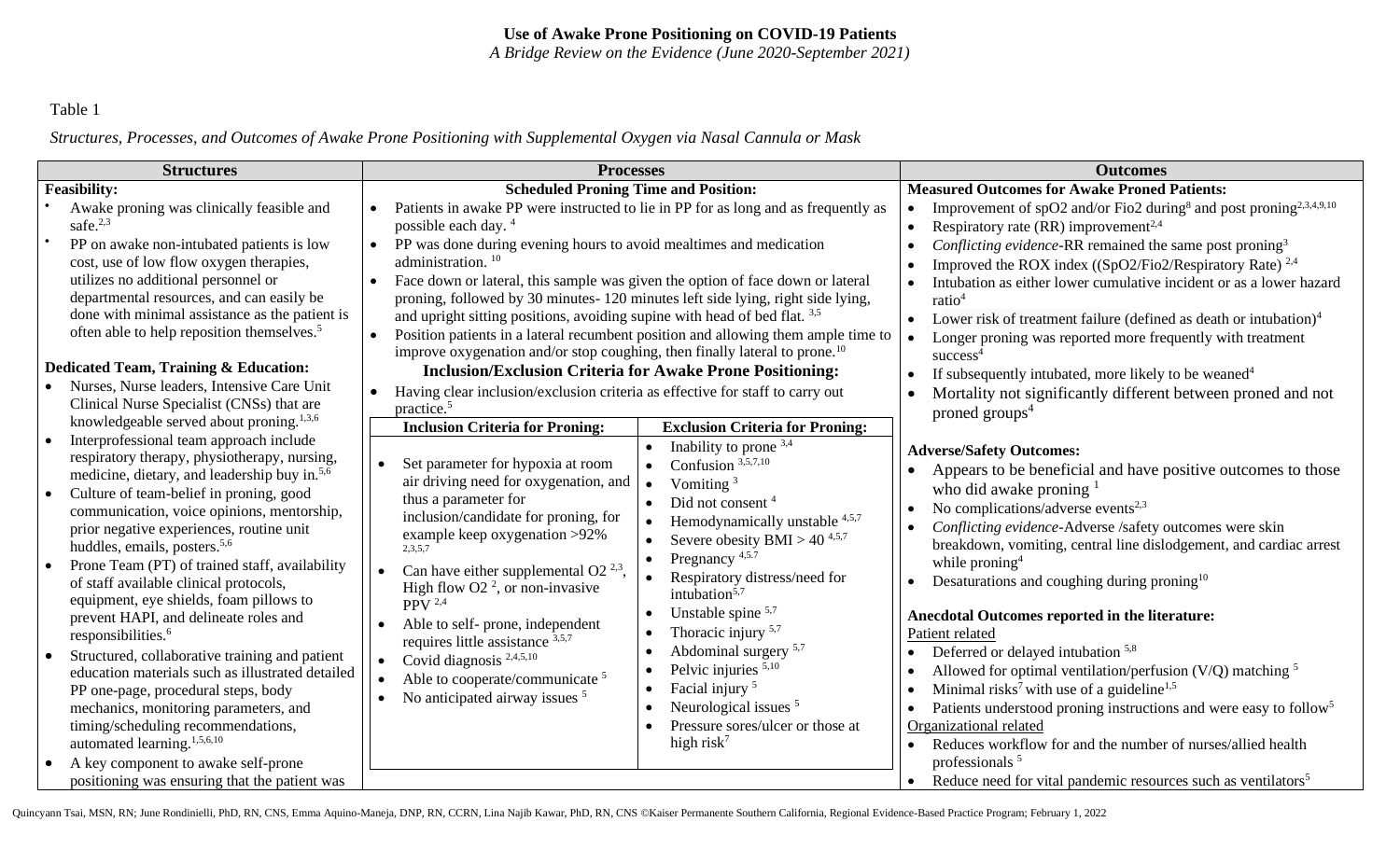*A Bridge Review on the Evidence (June 2020-September 2021)*

| thoroughly educated on the process by using<br>teach back method and instructed to inform<br>healthcare providers of any pain/discomfort,                                                                     | Reduced exposure risk to healthcare workers by initiating self<br>$\bullet$<br>proning schedules for patients <sup>5</sup><br>Increased EMR documentation of prone positioning <sup>10</sup><br>$\bullet$ |
|---------------------------------------------------------------------------------------------------------------------------------------------------------------------------------------------------------------|-----------------------------------------------------------------------------------------------------------------------------------------------------------------------------------------------------------|
| numbness, or SOB. <sup>1,5</sup>                                                                                                                                                                              | Healthcare worker implementation experience and strategies for                                                                                                                                            |
|                                                                                                                                                                                                               | proning:                                                                                                                                                                                                  |
|                                                                                                                                                                                                               | Created a learning collaborative driving educational outreach <sup>6</sup><br>$\bullet$                                                                                                                   |
|                                                                                                                                                                                                               | Need for:<br>$\bullet$                                                                                                                                                                                    |
|                                                                                                                                                                                                               | Resources <sup>6</sup><br>$\circ$<br>Decreased variability in practices <sup>6</sup><br>$\circ$                                                                                                           |
|                                                                                                                                                                                                               | Culture of teamwork <sup>6</sup><br>$\circ$                                                                                                                                                               |
|                                                                                                                                                                                                               | Clinical policies/guidelines and protocols <sup>5.6</sup><br>$\Omega$                                                                                                                                     |
|                                                                                                                                                                                                               | Prone-positioning team 5, 6<br>$\Omega$<br>Automated alerting <sup>6</sup>                                                                                                                                |
|                                                                                                                                                                                                               | $\circ$                                                                                                                                                                                                   |
|                                                                                                                                                                                                               |                                                                                                                                                                                                           |
|                                                                                                                                                                                                               |                                                                                                                                                                                                           |
|                                                                                                                                                                                                               |                                                                                                                                                                                                           |
|                                                                                                                                                                                                               |                                                                                                                                                                                                           |
|                                                                                                                                                                                                               |                                                                                                                                                                                                           |
|                                                                                                                                                                                                               |                                                                                                                                                                                                           |
|                                                                                                                                                                                                               |                                                                                                                                                                                                           |
|                                                                                                                                                                                                               |                                                                                                                                                                                                           |
|                                                                                                                                                                                                               |                                                                                                                                                                                                           |
|                                                                                                                                                                                                               |                                                                                                                                                                                                           |
|                                                                                                                                                                                                               |                                                                                                                                                                                                           |
|                                                                                                                                                                                                               |                                                                                                                                                                                                           |
|                                                                                                                                                                                                               |                                                                                                                                                                                                           |
| $\mathbf{1}$ $\mathbf{1}$ $\mathbf{1}$ $\mathbf{1}$ $\mathbf{1}$<br>$\mathbf{r}$ $\alpha\alpha\mathbf{r}$<br><b><i>Charles Committee Committee Committee</i></b><br>$\mathbf{u}$ $\mathbf{v}$<br>$\mathbf{A}$ |                                                                                                                                                                                                           |

*\*Frequently cited articles regarding COVID-19 prone positioning with HFNC or NC*

NOTE: Above information is based on one prospective observational cohort study,<sup>4</sup> two case studies,<sup>2,6</sup> one position paper,<sup>1</sup> and expert opinion<sup>3,5</sup> (one with embedded case study<sup>3</sup>), which limits *the generalizability of findings*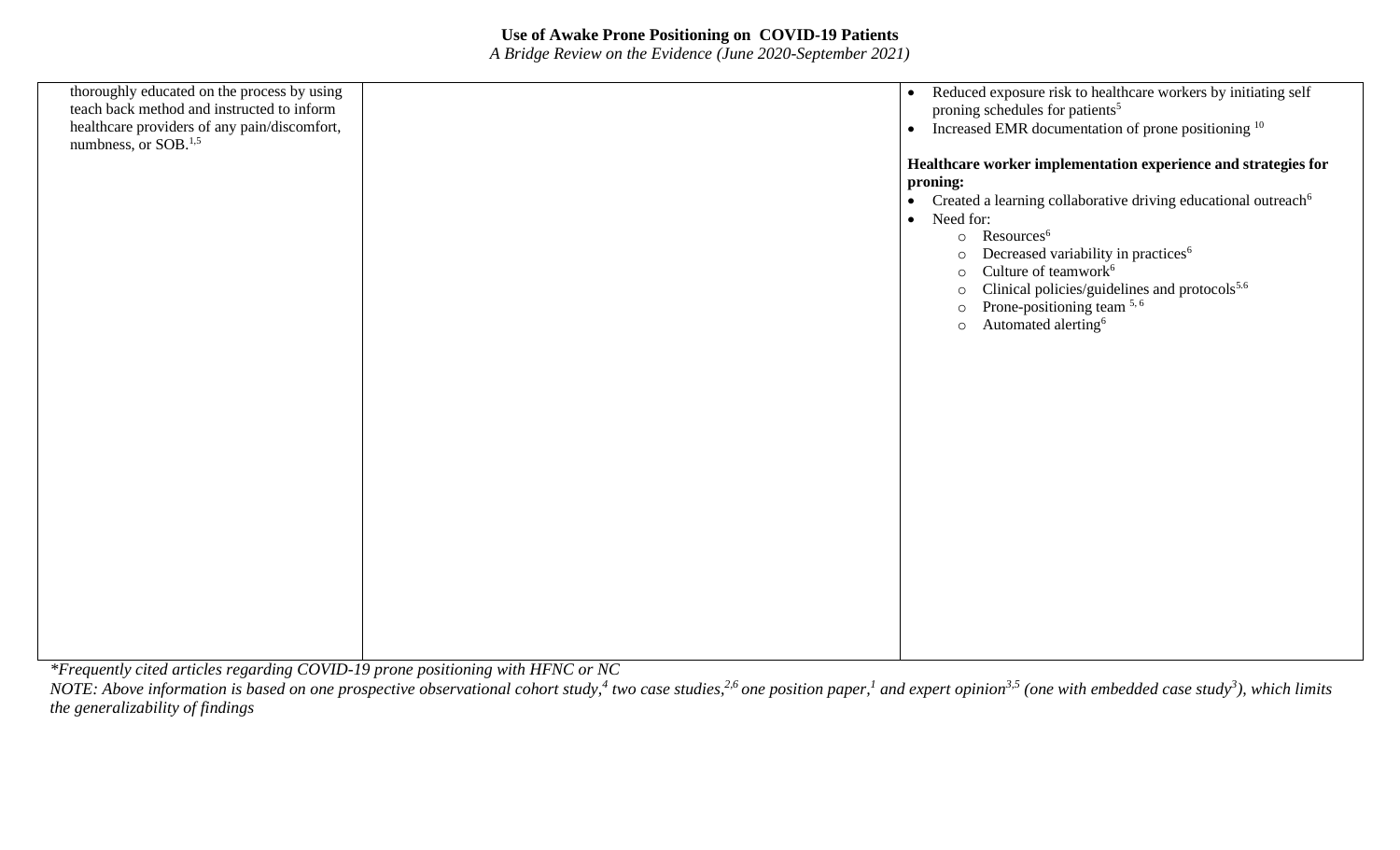*A Bridge Review on the Evidence (June 2020-September 2021)*

#### **Review References**

- 1. Allicock, K.A., Coyne, D., Garton, A.N., Hare, E.C. & Seckel, M.A. (2021). Awake self-prone positioning: Implementation during the COVID-19 pandemic. *Critical Care Nurse, 41*(5). https://doi.org/10.4037/ccn2021153
- 2. Cherian, S. V., Li, C., Roche, B., Reyes, S. A., Karanth, S., Lal, A. P., Estrada-Y- Martin, R. M. (2021). Predictive factors for success of awake proning in hypoxemic respiratory failure secondary to COVID-19: A retrospective cohort study. Respiratory Medicine, 181. https://doi.org/10.1016/j.rmed.2021.106379
- 3. Dubosh, N., Wong, M.L., Grossestreuer, A.V., Loo, Y.K., Ilg, A., Donnino, M.W. (2021). Early, awake proning in emergency department patients with COVID-19. *American Journal of Emergency Medicine,46*, 640-645. <https://doi.org/10.1016/j.ajem.2020.11.074>
- 4. Ehrmann, S., Li, J., Ibarra-Estrada, M., Perez, Y., Pavlov, I., McNicholas, B., Roca, O., Mirza, S, Vines, D., Garcia-Salcido, R., Aguirre-Avalos, G., Trump, M.W., Nay, M.A., Dellamonica, J., Nseir, S., Mogri, I., Cosgrave, D., Jayaraman, D., Masclans, J., Laffey, J.G., Tavernier, E. (2021). Awake prone positioning for COVID-19 acute hypoxaemic respiratory failure: a randomized, controlled, multinational open label meta-trial. *Lancet Respir Med.*  [https://doi.org/10.1016/S2213-2600\(21\)00356-8](https://doi.org/10.1016/S2213-2600(21)00356-8)
- 5. Kalan, S. & Chapple, R. (2021). Clinical experiences and reflections on awake non-intubated prone positioning for hypoxic patients amidst the COVID-19 pandemic. *The Canadian Journal of Critical Care Nursing*, *32*(3), 18-22. [https://10.5737/23688653-3231822](https://10.0.22.105/23688653-3231822)
- 6. Klaiman, T.;Silverstri, J.A., Srinivasan, T., Szymanski, S., Tran, T., Oredeko, F., Sjoding, M.W., Fuchs, B.D., Maillie, S., Jablonski, J., Lane-Fall, M.B., & Kerlin, M.P. (2021). Improving prone positioning for severe acute respiratory distress syndrome during the COVID-19 pandemic. *Annuala American Thoracic Society,* 18(2), DOI: 10.1513/AnnalsATS.202005-571OC
- 8. Weatherald, J.,Solverson, K.,Zuege, D.,Loroff, N.,Fiest, K.,Parhar, K. (2021). Awake prone positioning for COVID-19 hypoxemic respiratory failure: A rapid review. *Journal of Critical Care, 61*, 63-70. <https://doi.org/10.1016/j.jcrc.2020.08.018>
- 9. Wendt, C., Mobus, K., Weiner, D., Eksin, B., Allegra, J. (2021). Nonintubated in hypoxic respiratory distress: Single site retrospective health records review. *Journal of Emergency Medicine, 47,* 270-287. <https://doi.org/10.1016/j.jen.2020.12.006>
- 10. Zaretsky, J., Corcoran, J., Savage, E., Berke, J., Herbsman, J., Fischer, M., Kmita, D., Laverty, P., Sweeny, G., Horwtiz, L. (2021). Increasing rates of prone positioning in acute care patients with COVID-19. *The Joint Commission Journal on Quality and Patient Safety.* <https://doi.org/10.1016/j.jcjq.2021.09.005>

#### **Additional Contextual References**

7. Bentley, S, Iavicoli, L., Cherkas, D, Lane, R., Wang, E., Atienza, M, Fairweather, P., Kessler, S. (2020). Guidance and patient instructions of awake, nonintubated COVID-19 patients. *Society for Academic Emergency Medicine(27),*8, 787-791. DOI: 10.1111/acem.14067

11. Crawford, C.L. (2020). Prone positioning for adults with COVID-19 receiving high flow oxygen via nasal cannula. Kaiser Permanente Southern California, Regional Evidenced-Based Practice Program. https:// [Kaiser Permanente®](http://kpscnursingresearch.org/literature-reviews/)  [Southern California Nursing Research » Literature Reviews/ Evidence Summaries \(kpscnursingresearch.org\)](http://kpscnursingresearch.org/literature-reviews/) 12. Society of Critical Care Medicine & European Society of Intensive Care Medicine. (2021). Surviving sepsis campaign guidelines on the management of adults with Coronavirus Disease 2019 (COVID-19) in the ICU. SSC-COVID19GuidelinesRecTable-First Update.pdf (sscm.org)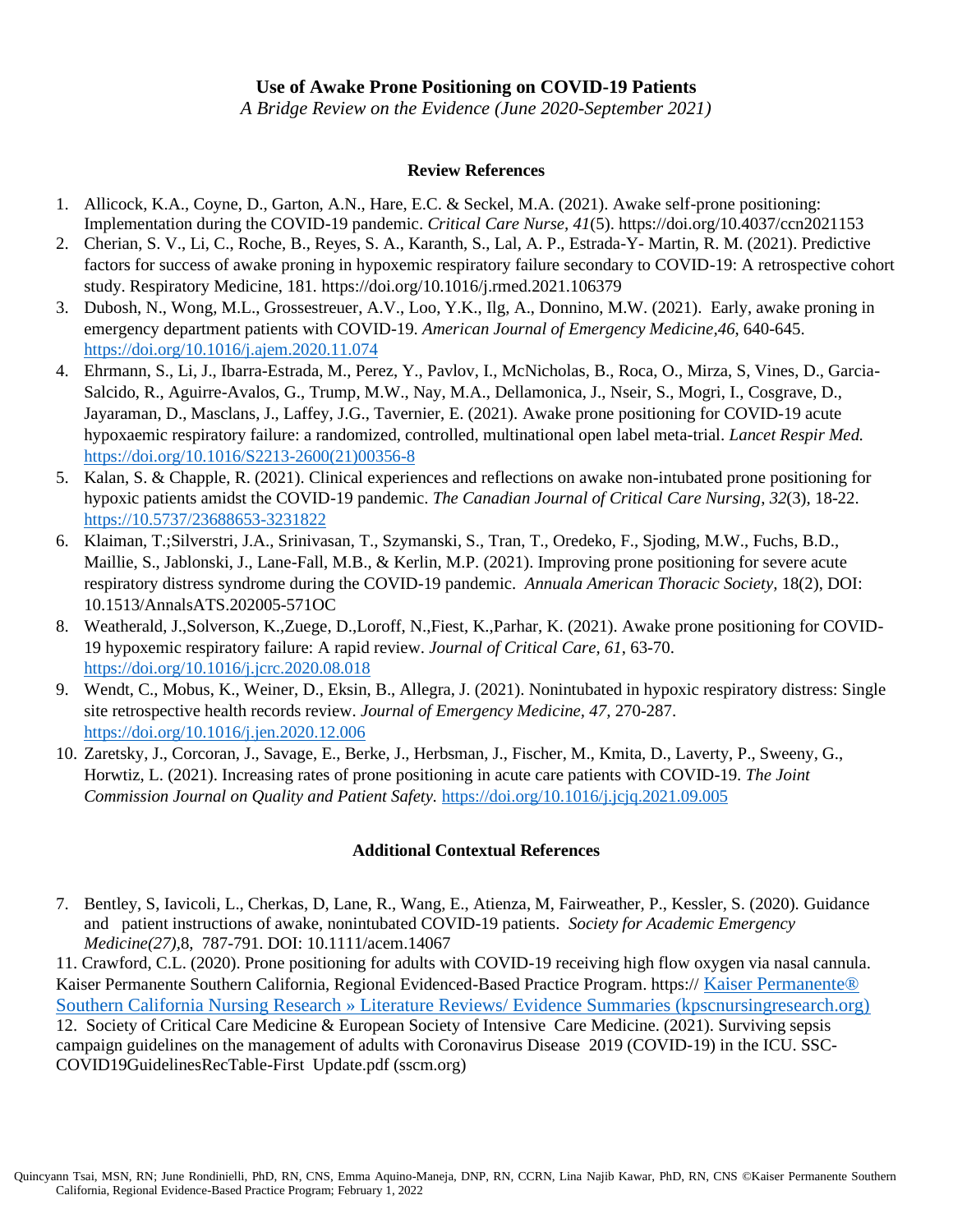*A Bridge Review on the Evidence (June 2020-September 2021)*

**Evidence Search Strategies:** A evidence review on the selected clinical question was conducted from June  $17<sup>th</sup>$ , 2020 through September 2021. This snapshot of the literature examined the evidence for the quantity, quality, and consistency of the evidence for adult hospitalized with COVID-19 who need supplemental oxygen via nasal cannula or mask, what is the quantity, quality, and consistency of the evidence for the use of awake prone positioning (PP) and the structures, processes, and outcomes for implementation?

Search terms were broad and included "prone position\*," "nursing care\*," "oxygenation," "awake proning," "high flow oxygen," "COVID-19," and/or "SARS-CO-V2," either alone or in combination. Electronic databases included PubMed, Clinical Key, CINAHL, Cochrane Libraries, and Google Scholar. Searches were individualized for each database for either open year and/or June 2020 to September 2021 or the last 18 months. A final informational search was conducted via the web browser Google Scholar (See Database Search Methodology, Pages 12 and 13).

This review yielded 87 relevant hits after initial de-duplication between databases and were selected for inclusion. 5 additional duplicates were eliminated, with 19 articles remaining consisting of contextual links. Three rounds of detailed examination of abstracts and full text articles resulted in the elimination of 7 articles, as they did not answer the clinical question, were outside the acute care environment, included healthcare systems that were outside of the U.S., Canada, and England, or focused on concepts other than oxygen delivery via nasal cannula or mask or coupled with prone positioning, or intubation with prone positioning. The articles were ranked using the Academy of Evidence-Based Practice Evidence Leveling System and graded using the Johns Hopkins Evidence Appraisal tools (See Page 11-12).

**Evidence Review Results:** The current clinical topic of prone positioning of awake patients with supplemental oxygen is continuously evolving. The literature in this bridge review consisted of one high quality level (multisite RCTS<sup>4)</sup>, four moderate quality level of evidence consisting of (three rapid reviews  $8,11,12$  and one qualitative study  $<sup>6</sup>$ ), and seven low quality of evidence consisting of (three opinion  $<sup>1,5,7</sup>$ , three retrospective chart review</sup></sup>  $2,9,10$ , and one prospective observational study  $3$ ).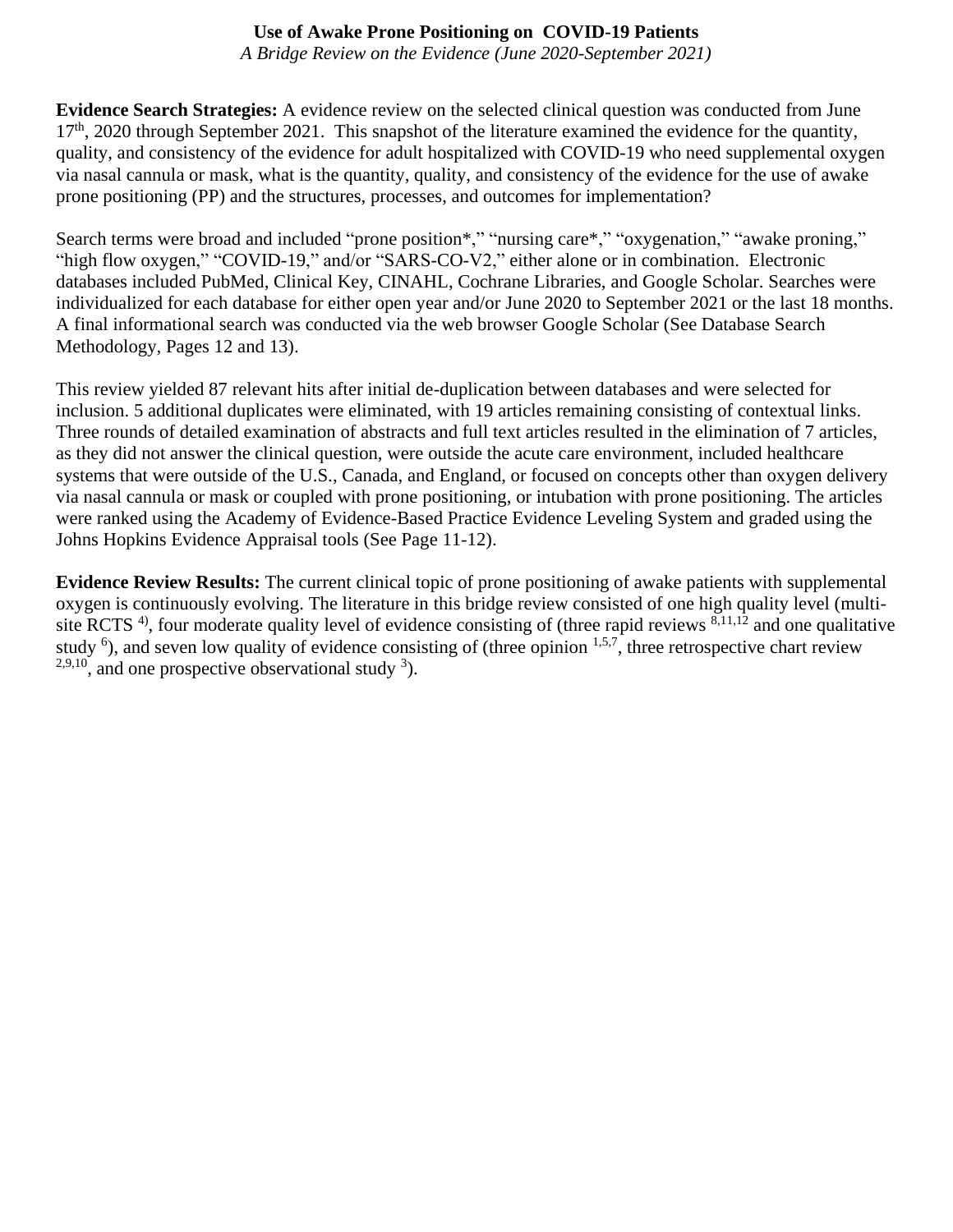*A Bridge Review on the Evidence (June 2020-September 2021)*

|               | Academy of Evidence Based Practice <sup>©</sup> (EBP)<br><b>Evidence Leveling System (ELS)</b>                                                                                                                                   |                                    |                                 |  |  |  |
|---------------|----------------------------------------------------------------------------------------------------------------------------------------------------------------------------------------------------------------------------------|------------------------------------|---------------------------------|--|--|--|
| <b>LEVEL</b>  | <b>DESCRIPTION</b>                                                                                                                                                                                                               | <b>RELEVANT</b><br><b>ARTICLES</b> | <b>ARTICLE</b><br><b>NUMBER</b> |  |  |  |
| A             | Meta-analysis of multiple large sample or small sample*<br>randomized controlled studies, or meta-synthesis of<br>qualitative studies with results that consistently support a<br>specific action, intervention, or treatment    |                                    | 4                               |  |  |  |
| B             | Well-designed controlled studies, both randomized and<br>nonrandomized, prospective or retrospective studies, and<br>integrative reviews with results that consistently support a<br>specific action, intervention, or treatment |                                    | $\overline{c}$                  |  |  |  |
| $\mathcal{C}$ | Qualitative studies, descriptive or correlational studies,<br>integrative reviews, systematic reviews, or randomized<br>controlled trials with inconsistent results                                                              | 5                                  | 3,6,8,11,12                     |  |  |  |
| D             | Peer-reviewed professional organizational standards, with<br>clinical studies to support recommendations                                                                                                                         |                                    |                                 |  |  |  |
| E             | Theory-based evidence from expert opinion or multiple<br>case reports, case studies, consensus of experts, and<br>literature reviews                                                                                             | 5                                  | 1,5,7,9,10,                     |  |  |  |
| <b>MA</b>     | Manufacturer's recommendation; Anecdotes                                                                                                                                                                                         |                                    |                                 |  |  |  |
| <b>LR</b>     | Laws and Regulations (local, state, federal; licensing<br>boards; accreditation bodies, etc.)                                                                                                                                    |                                    |                                 |  |  |  |
|               | <b>Total</b>                                                                                                                                                                                                                     | 12                                 | 12                              |  |  |  |

*\* A large sample has adequate power to detect the observed effect with confidence (as seen in significant Confidence Intervals). A small sample may lack confidence in the power of the desired effect (Polit & Beck, 2008)*

Designed by Emma M. Cuenca and Cecelia L. Crawford, Academy of EBP; ©Kaiser Permanente SCAL Regional Nursing Research Program, May 2011. *Adapted from AACN Evidence Leveling System (2009) and Canadian Medical Association & Centre for Evidence-Based Medicine, Levels of the Evidence (2001)*

#### **Johns Hopkins Evidence-Based Practice Appraisal Tools**

#### **High Quality**: **#4 (meta trial RCT) = 1 article**

(Consistent, generalizable results; sufficient sample size for study design; adequate control; definitive conclusions; consistent recommendations based on comprehensive literature review including thorough reference to scientific evidence **OR** expertise clearly evident; draws definitive conclusions; provides scientific rationale; thought leader in the field.)

#### **Moderate Quality: #6 (qualitative study), #8, 11, 12 (rapid review) = 4 articles**

(Reasonably consistent results; sufficient sample size for study design; some control, and fairly definitive conclusions; reasonably consistent recommendations based on fairly comprehensive literature review including references to scientific evidence **OR** expertise appears credible; draws definitive conclusions; provides logical argument for opinions.)

#### **Low Quality: #1, 5, 7 (opinion) #2, 9, 10 (retrospective chart review), #3 (prospective observational study), = 7 articles**

(Little evidence with inconsistent results; insufficient sample size for the study design; conclusions cannot be drawn **OR** expertise is not discernable or is dubious; conclusions cannot be drawn.)

#### **Final Summary Evidence Grade = Low to Moderate Quality**

**(**Although citations were ranked between moderate-to-high, the final appraisal grade for the quality of the evidence was deemed **low to moderate quality due to the lack of rigorous research studies with emerging and evolving evidence**. The **majority of evidence was: (3) low quality opinion and retrospective, (1) low quality prospective, (3) low to moderate rapid reviews, (1) moderate qualitative, and (1) high quality RCT.**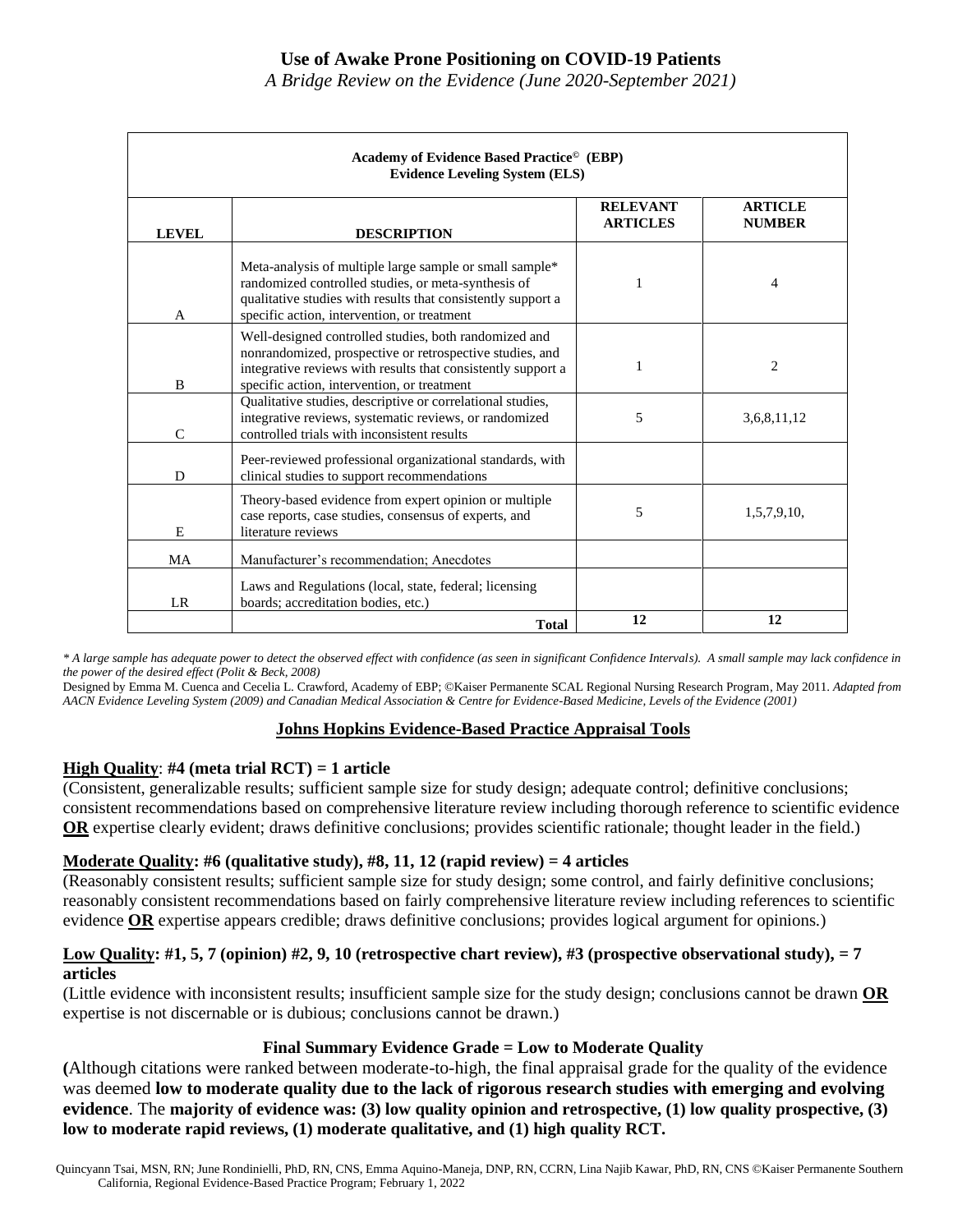*A Bridge Review on the Evidence (June 2020-September 2021)*

#### **Search Date(s):** June 2020- September 2021

**Clinical question:** What is the quantity, quality, and consistency of the evidence for the use of prone positioning in nursing with awake or on high flow oxygen via nasal cannula for adult patients with COVID-19 in the acute care setting?

| <b>Database</b>                                             | <b>Key Word(s) and/or Controlled</b><br><b>Vocabulary Terms</b> <sup>#</sup>                                                           | <b>Total</b><br><b>References</b><br><b>Identified</b> (hits) | <b>Relevant</b><br><b>References</b> | <b>Duplicate</b><br><b>Articles</b> | <b>Selected</b><br>for Review | <b>Excluded</b>  | <b>Final Total</b> |
|-------------------------------------------------------------|----------------------------------------------------------------------------------------------------------------------------------------|---------------------------------------------------------------|--------------------------------------|-------------------------------------|-------------------------------|------------------|--------------------|
| <b>PubMed</b><br><b>Years: last 18</b><br>months            | Prone positioning; COVID-19; humans,<br>English, female, male, adult 19+ years                                                         | 110                                                           | 56                                   | $\overline{0}$                      | 3                             | 53               | 3                  |
| <b>PubMed</b><br><b>Years: last 18</b><br>months            | Prone position; nursing care, AND/OR,<br>COVID-19, humans, English, female, male,<br>adult 19+years<br>high flow oxygen; nasal cannula | 31                                                            | 11                                   | $\overline{2}$                      | $\overline{0}$                | $\boldsymbol{0}$ | $\Omega$           |
| <b>Clinical Key</b><br><b>Years: last 18</b><br>months      | Prone position; awake proning; full text and<br>MEDLINE, Specialties (critical care)                                                   | 54                                                            | 8                                    |                                     |                               | $\tau$           |                    |
| <b>CINAHL</b><br><b>Years: June 2020-</b><br>September 2021 | Prone position and oxygenation COVID                                                                                                   | 7                                                             | $\overline{0}$                       | $\mathbf{0}$                        | $\Omega$                      | 7                | $\Omega$           |
| <b>Cochrane Library</b><br>Years: N/A                       | Prone positioning                                                                                                                      | $\overline{0}$                                                | $\overline{0}$                       | $\overline{0}$                      | $\Omega$                      | $\Omega$         | $\Omega$           |
| <b>Google Scholar</b><br><b>Years: Since 2021</b>           | Prone position; high flow oxygen, nursing,                                                                                             | 956                                                           | 9                                    | $\overline{2}$                      | 6                             |                  | 5                  |
| <b>Articles Context</b><br><b>Reference Links</b>           | N/A                                                                                                                                    | N/A                                                           | 3                                    | $\overline{0}$                      | $\Omega$                      | $\Omega$         | 3                  |
|                                                             | 1,158                                                                                                                                  | 87                                                            | 5                                    | 10                                  | 68                            | 12               |                    |

#Controlled vocabulary (subject terms, MESH terms, tagged terms specific to database)

\*Use the first database as the main comparison for subsequent database searches and identifying duplicate articles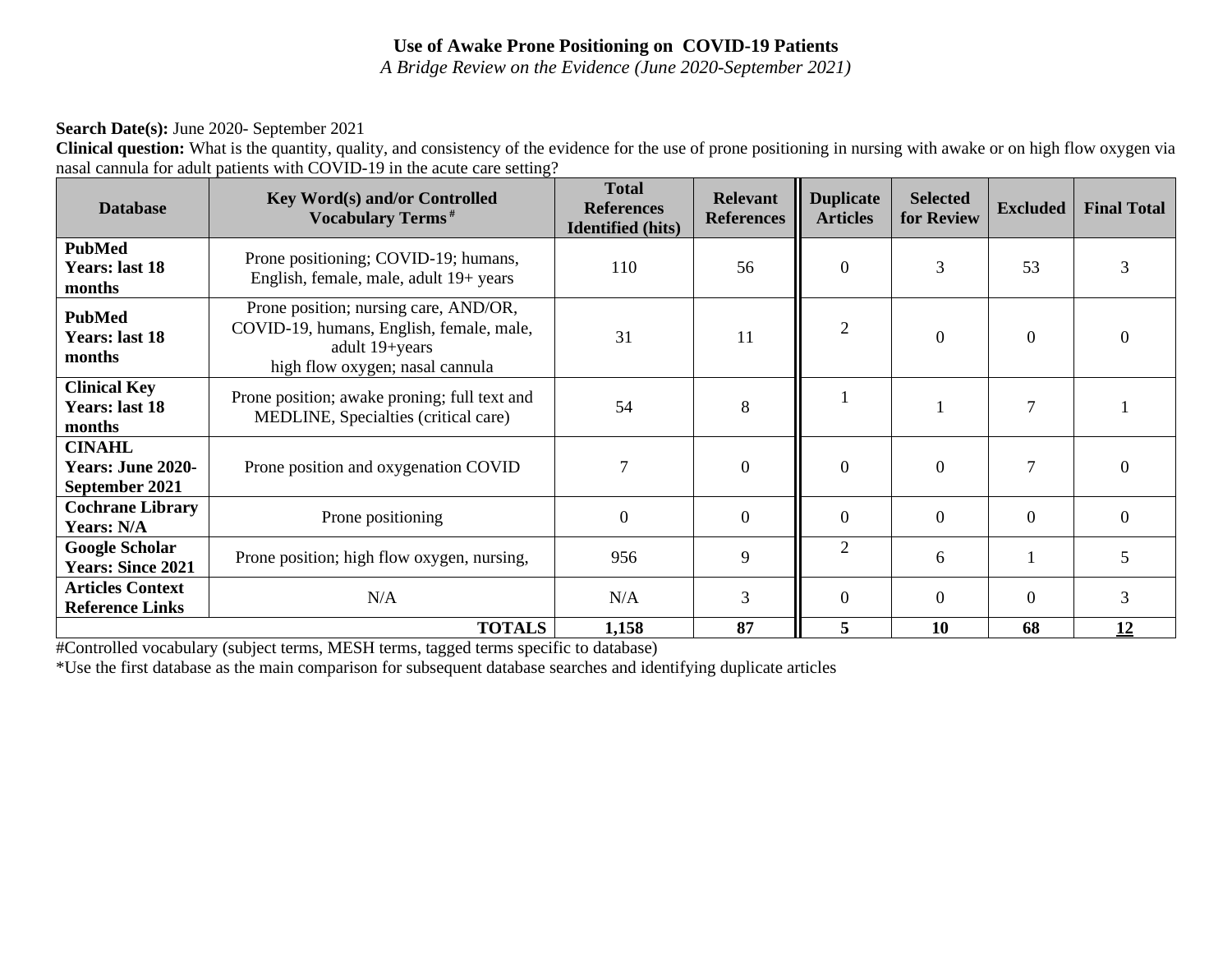*A Bridge Review on the Evidence (June 2020-September 2021)*

| <b>Clinical Question</b>                                                                                                                                                                                                        |                                                                                                             |                                                                              |                                                                                                                                      |                                                            |
|---------------------------------------------------------------------------------------------------------------------------------------------------------------------------------------------------------------------------------|-------------------------------------------------------------------------------------------------------------|------------------------------------------------------------------------------|--------------------------------------------------------------------------------------------------------------------------------------|------------------------------------------------------------|
| <b>Population and/or</b><br>Patient(s)                                                                                                                                                                                          | <b>Intervention/Interest</b><br>Area                                                                        | Comparison<br><b>Intervention</b><br>(Often current<br>practice)             | <b>Outcome</b>                                                                                                                       | <b>Time Period</b><br>(If Applicable;<br><b>Optional</b> ) |
| Non-intubated adults<br>with COVID-19 in a<br>non-ICU setting                                                                                                                                                                   | • High flow oxygen<br>delivered via nasal<br>cannula<br>• Prone positioning<br>• Awake prone<br>positioning | Critical adult patients<br>in ICU who are<br>intubated and on<br>ventilators | • Improved lung function<br>• Avoidance of intubation and<br>mechanical ventilation<br>• Other outcomes sourced from the<br>evidence | Hospital stay                                              |
| Final Clinical Question: What is the quantity, quality, and consistency of the evidence for the use of prone positioning with high<br>flow oxygen via nasal cannula for adult patients with COVID-19 in the acute care setting? |                                                                                                             |                                                                              |                                                                                                                                      |                                                            |

#### **Searchable Question**

**Key Search Terms:** prone position\*; self-position\*; oxygenation; respiratory; awake proning; COVID-19 OR SARS-CO-V2; nursing care

**Inclusion Criteria:** acute care setting, adult, high flow oxygen delivery via nasal cannula, non-intubated, awake prone positioning

**Exclusion Criteria**: setting other than acute care, not an adult, not on high flow oxygen delivery via nasal cannula, patient on mechanical ventilators/intubated, not prone positioning.

**Limiters** (Open year or year ranges, age ranges, and language, etc.): June 2020-September 2021, adults >18 years older, English, Human

**Databases:** PubMed; Clinical Key; CINAHL; Cochrane Library,

**Web Browsers:** Google Scholar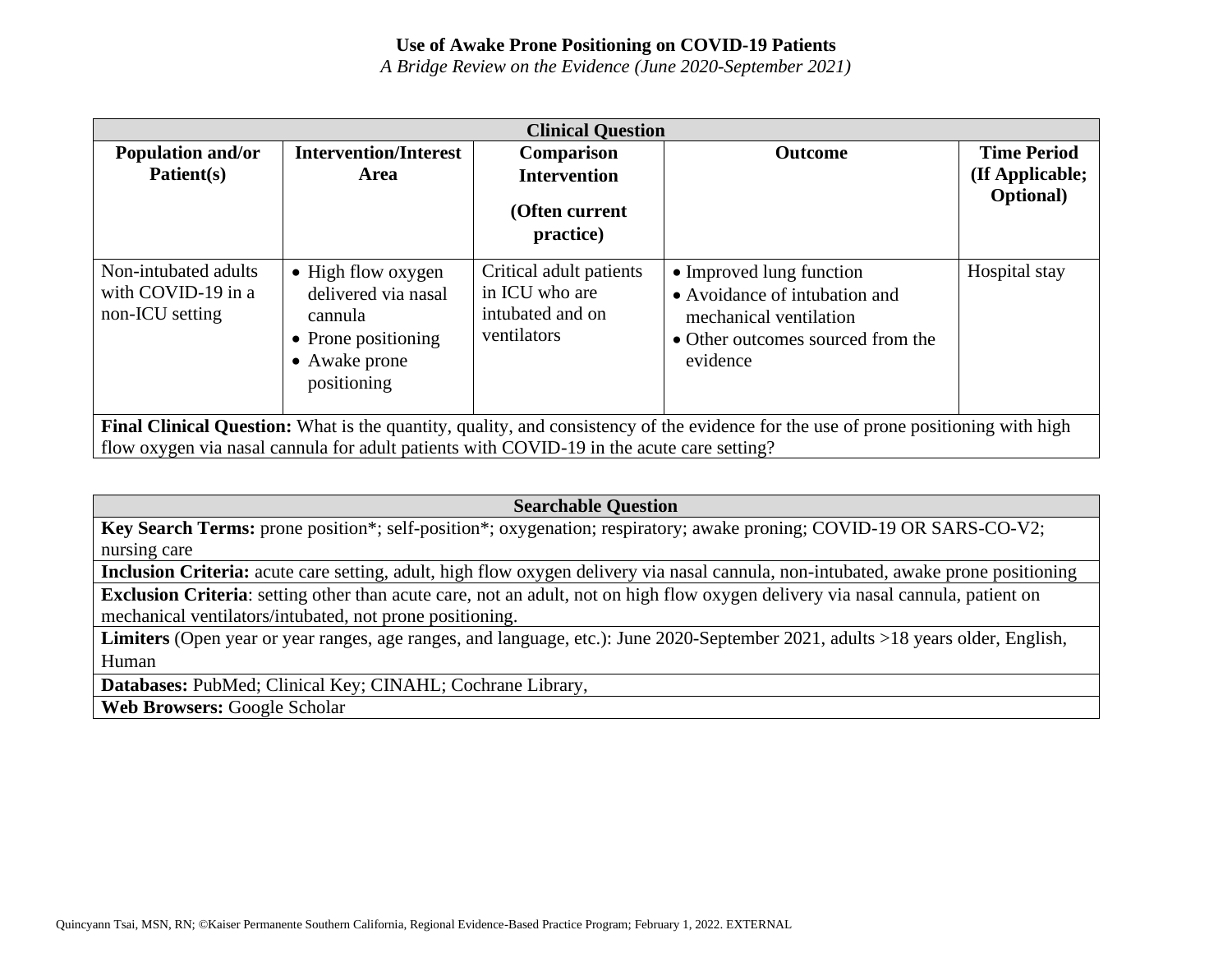*A Bridge Review on the Evidence (June 2020-September 2021)*

#### Purpose/intended Audience

Because we want everyone in our communities to have the healthiest lives possible, we are making our evidence reviews available to the communities we serve to help Californians and others lead healthier lives.

Integrative reviews and evidence summaries are provided as a community service for reference purposes only, and must be used only as specified in this disclaimer. These documents are intended for use by clinicians. If you are not a clinician and are reading these documents, you should understand that the information presented is intended and designed for use by those with experience and training in managing healthcare conditions. If you have questions about them, you should seek assistance from your clinician. The information contained in the evidence reviews is not intended to constitute the practice of medicine or nursing, including telemedicine or advice nursing.

## Limitations On Use

These documents have been developed to assist clinicians by providing an analytical framework for the effective evaluation and treatment of selected common problems encountered in patients. These documents are not intended to establish a protocol for all patients with a particular condition. While evidence reviews provide one approach to evaluating a problem, clinical conditions may vary significantly from individual to individual. Therefore, clinicians must exercise independent professional judgment and make decisions based upon the situation presented.

Kaiser Permanente's documents were created using an evidence-based process; however, the strength of the evidence supporting these documents differs. Because there may be differing yet reasonable interpretations of the same evidence, it is likely that more than one viewpoint on any given healthcare condition exists. Many reviews will include a range of recommendations consistent with the existing state of the evidence.

All of the Kaiser Permanente integrative reviews and evidence summaries were developed from published research and non-research evidence and do not necessarily represent the views of all clinicians in Kaiser Permanente. These documents may also include recommendations that differ from certain federal or state health care mandates.

#### Intellectual Property Rights

Unless stated otherwise, all of these materials are protected by copyright and should not be reproduced or altered without express written permission from Kaiser Permanente. Permission is granted to view and use these documents on single personal computers for private use within your hospital or hospital system. No portion of these materials in any form may be distributed, licensed, sold or otherwise transferred to others.

The organizations within Kaiser Permanente retain all worldwide rights, title and interest in and to the documents provided (including, but not limited to, ownership of all copyrights and other intellectual property rights therein), as well as all rights, title and interest in and to their trademarks, service marks and trade names worldwide, including any goodwill associated therewith.